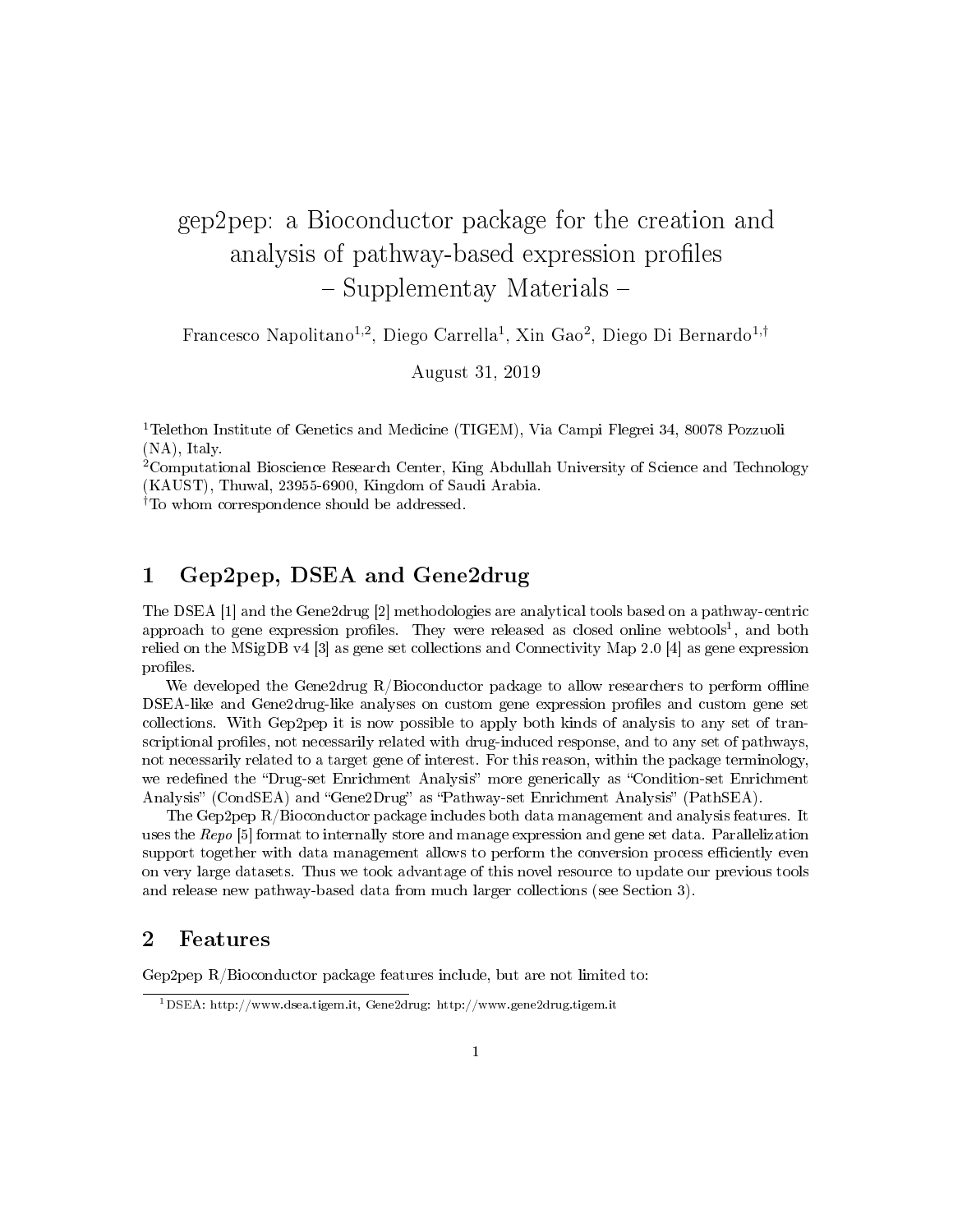- Conversion of Gene Expression Profiles (GEPs) to Pathway-based Expression Profiles (PEPs).
- Condition-set Enrichment Analysis, AKA DSEA.
- Pathway-set Enrichment Analysis, AKA Gene2drug.
- Direct import from MSigDB gene set collections in XML format.
- Export results to XLS format.
- Parallel computations of GSEAs.
- Seamless, optional support of HDF5 format to handle very large gene set and profile collections.
- Raw mode. In raw mode, converted pathways are not saved directly to the repository. This allows to use parallelization with RHDF5, which does not support concurrent writing. The profiles can be imported at the end of the computation using the dedicated function.
- Bulk creation of merged profiles, obtained according to a merging scheme by averaging enrichment scores and using the Fisher method to aggregate p-values.
- Single Gene Sets, supporting the analysis of gene-based profiles skipping the creation and evaluation of pseudo-sets containing a single gene.
- $\bullet$  Multiple consistency checks, such as the existence of all the combinations of profile versus gene-set GSEAs.
- Building pathway-sets for input to gene2drug analysis starting from a logic combination of genes, for example "pathways containing gene  $X$  OR  $Y$ ", "pathways containing gene  $X$  AND Y", etc.
- Categorized collections, allowing the use of custom category names for R/Bioconductor Broad-Collection objects (otherwise limited to Gene Ontology categories).

# 3 Updated data and tools released with the package

We took advantage of the Gep2pep package and its parallalization support to update previous pathway-based collections and produce new ones as detailed in this Section. Moreover, we developed a novel version of the DSEA website named DSEA-LINCS (see Subsection 3.3).

### 3.1 Updated CMap pathway-based profiles

The DSEA and Gene2drug webtools were based on a pathway-based version of the CMap 2.0 and MSigDB 4.0, respectively including 1,309 drugs (after merging profiles corresponding to the same drug, see [1]) and 9,847 gene sets from 10 gene set collections. We released such data in plain text format on the DSEA website. With this paper, on the other hand, we release a novel pathway-based version of the CMap profiles using MSigDB v6.1, which includes  $14,645$  gene sets from 16 gene set collections. We release such data in Gep2pep format through the new DSEA-LINCS website (see Subsection 3.3).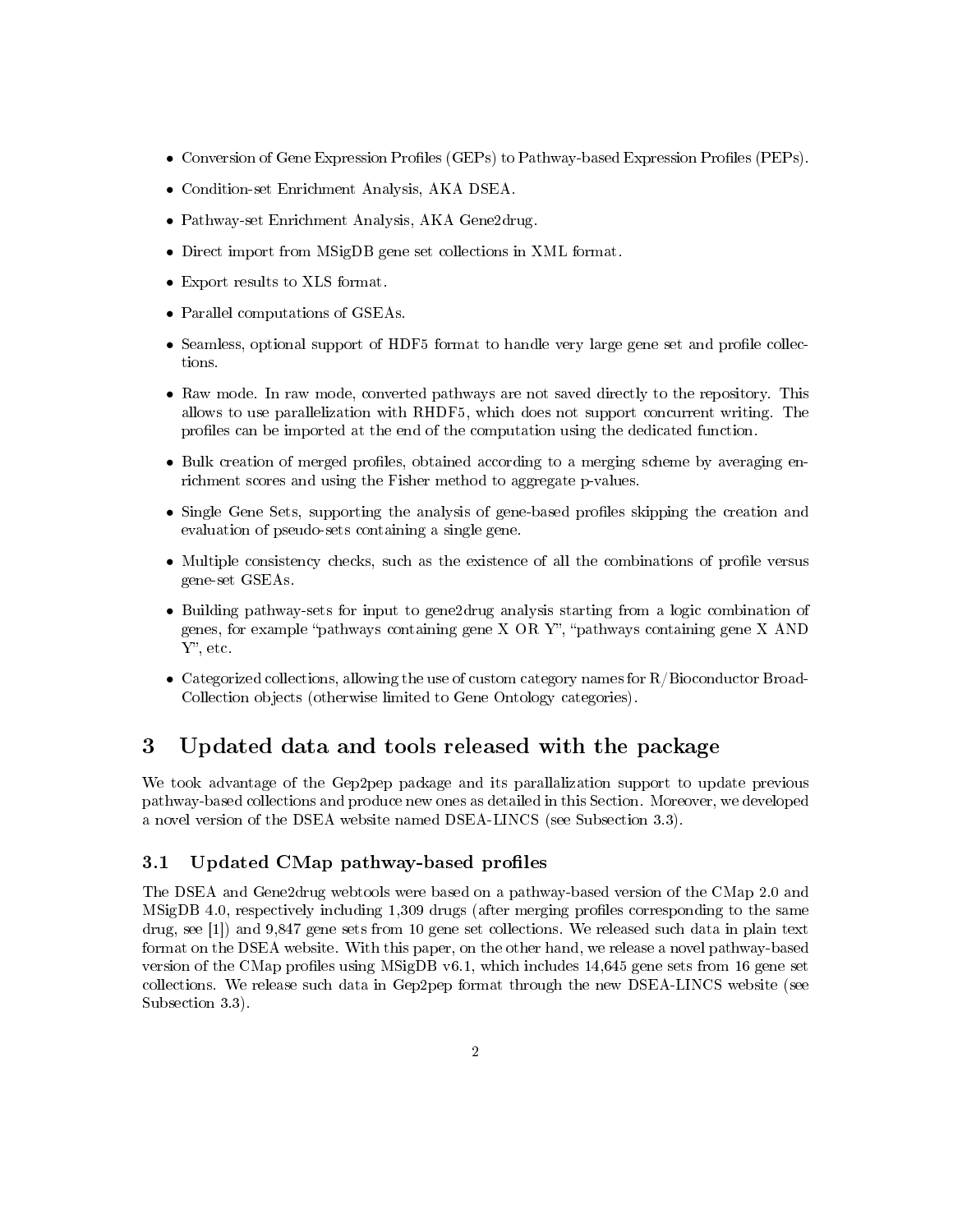#### 3.2 New pathway-based LINCS data profiles

The Connectivity Map database has been superseded by a newer collection of drug-induced gene expression profiles within the LINCS [6] project. This allowed us to develop a new version of the DSEA website, named DSEA-LINCS, including a collection of profiles that is larger than the one supported by the current DSEA website by orders of magnitude. The latest release<sup>2</sup> of the LINCS dataset (*Phase II*) consists of ∼350,000 profiles including ∼1,500 small molecules assayed in 42 different cellular context at different dosages.

By using a computer cluster and taking advantage of the parallelization support by the Gep2pep package, we were able to convert all the LINCS profiles to pathway-based profiles basing on MSigDB v6.1 (see previous subsection). Since LINCS data include a much more diverse set of cell lines, we included both profiles merged across different cell lines and profiles merged across drug dosages only. This amounted to computing ∼350,000,000 Gene Set Enrichment Analyses [7]. Although the methodology behind DSEA-LINCS was previously presented and validated for the DSEA case [1], as a sanity check for the new pathway-based LINCS profiles we measured their ability to predict ATC codes<sup>3</sup> by the World Health Organization, a validation method that we and others previously used in the context of gene expression profiles  $[8, 9]$ . Fig. 3.2 shows the results. The database of pathway-based LINCS profiles is freely available for download from the DSEA-LINCS website in Gep2pep format.

#### 3.3 New DSEA-LINCS website

Basing on LINCS pathway-based profiles, we developed a novel version of the DSEA website. Here, together with the Gep2pep package, we thus present a beta version of the DSEA based on LINCS data, which we refer to as DSEA-LINCS<sup>4</sup> in this document. DSEA-LINCS uses Gep2pep as its computational backend and the same data used by the website is available for download for offline use with the R package. See Figure 3.1 for a screenshot showing a usage example.

# 4 Gep2pep usage

The Gep2pep package is extensively documented, with a vignette and a reference manual available at the Bioconductor website<sup>5</sup>. However, we report here the most fundamental usage steps in order to illustrate its practical application.

#### 4.1 General approach

In order to illustrate the two fundamental steps in any Gep2pep analysis, here we show them generically in the form of pseudo-code. In particular, Algorithm 1 illustrates the necessary procedure to build a working local repository including gene set collections and its use to convert Gene Expression Profiles (GEPs) to Pathway-based Expression Profiles (PEPs). Algorithm 2 shows how, given an existing repository obtained after the execution of Algorithm 1, CondSEA and PathSEA analyses can be easily performed.

<sup>2</sup>https://www.ncbi.nlm.nih.gov/geo/query/acc.cgi?acc=GSE70138

 $3$ https://www.whocc.no/atc/structure and principles

<sup>4</sup>http://dsea.tigem.it/lincs

<sup>5</sup>https://bioconductor.org/packages/release/bioc/html/gep2pep.html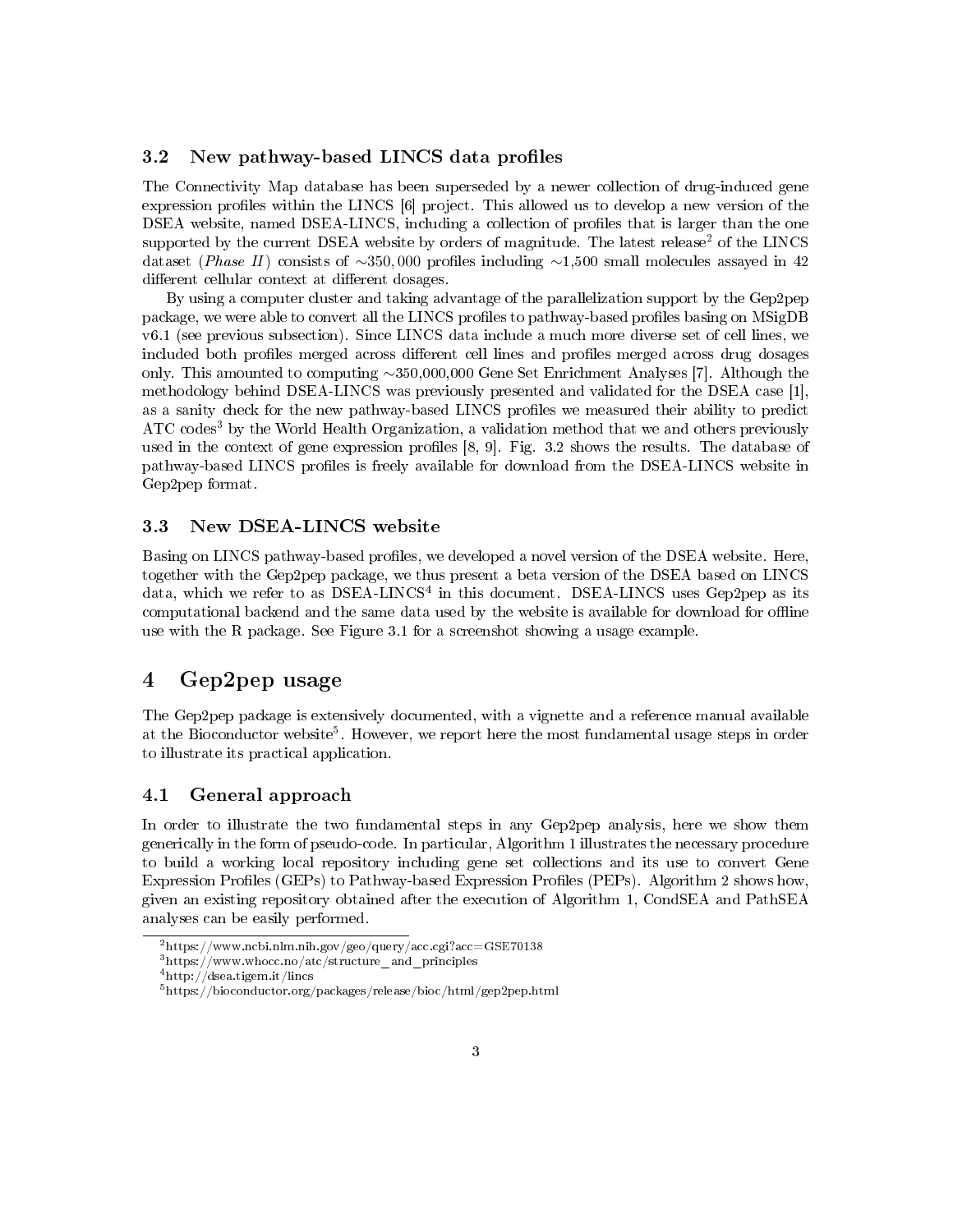|                               | <b>DSEA 2.0 (Beta)</b><br><b>Drug Set Enrichment Analysis</b> | Home | <b>About</b> | <b>Downloads</b> | Contacts      |                |
|-------------------------------|---------------------------------------------------------------|------|--------------|------------------|---------------|----------------|
| <b>Analysis results</b>       |                                                               |      |              |                  |               |                |
| independent<br>4 drugs found: | geldanamycin, radicicol, tanespimycin, alvespimycin           |      |              |                  |               |                |
| <b>Export Data</b><br>Log     |                                                               |      |              |                  |               |                |
| <b>C5 Gene Ontology</b>       |                                                               |      |              |                  |               |                |
|                               | <b>Biological Process</b>                                     |      |              |                  |               |                |
| Rank                          | <b>Pathway Name</b>                                           |      |              |                  | <b>EScore</b> | <b>P</b> value |
| $\mathbf{1}$                  | GO_CHAPERONE_MEDIATED_PROTEIN_FOLDING                         |      |              |                  | 1             | 6.21e-10       |
| $\overline{2}$                | <b>GO NEGATIVE REGULATION OF COAGULATION</b>                  |      |              |                  | $-1$          | $2.44e-9$      |
| 3                             | GO NEGATIVE REGULATION OF PLATELET ACTIVATION                 |      |              |                  | $-0.99$       | $3.52e-9$      |
| 4                             | <b>GO REGULATION OF COAGULATION</b>                           |      |              |                  | $-0.99$       | 6.73e-9        |
| 5                             | GO NEGATIVE REGULATION OF WOUND HEALING                       |      |              |                  | $-0.99$       | 6.73e-9        |
| 6                             | GO DE NOVO POSTTRANSLATIONAL PROTEIN FOLDING                  |      |              |                  | 0.99          | 6.73e-9        |
| $\overline{7}$                | GO REGULATION OF IRE1 MEDIATED UNFOLDED PROTEIN RESPONSE      |      |              |                  | 0.99          | 8.97e-9        |
| 8                             | <b>GO PROTEIN REFOLDING</b>                                   |      |              |                  | 0.99          | 8.97e-9        |
| 9                             | GO ENDOPLASMIC RETICULUM TO CYTOSOL TRANSPORT                 |      |              |                  | 0.99          | $1.51e-8$      |
| 10                            | GO POSITIVE REGULATION OF NITRIC OXIDE SYNTHASE ACTIVITY      |      |              |                  | $-0.99$       | $1.91e-8$      |
| 11                            | GO_RESPONSE_TO_TOPOLOGICALLY_INCORRECT_PROTEIN                |      |              |                  | 0.99          | $1.91e-8$      |
|                               |                                                               |      |              |                  |               |                |

Figure 3.1: DSEA-LINCS website using LINCS data converted and analyzed through the Gep2pep package. The screenshot shows an analysis example including 4 HSP90 inhibitor drugs that we were able to identify in the LINCS database: geldanamycin, radicicol, tanespimycin, alvespimycin. The single most significant pathway found was the very relevant *Chaperone mediated protein folding*.

Algorithm 1 Creation of a local repository of pathway-based expression profiles (PEPs) from gene expression profiles and gene set collections.

Conversion of GEPs to PEPs

input:

file containing gene set collections  $G$ , such as the  $MSigDB$  XML file. a matrix M where each column is a gene expression profile

output:

pathway\_based conversion of M according to G

1. rep  $\leftarrow$  Create\_Local\_Repository(G)

2. ConvertGEPsToPEPs(repo, M)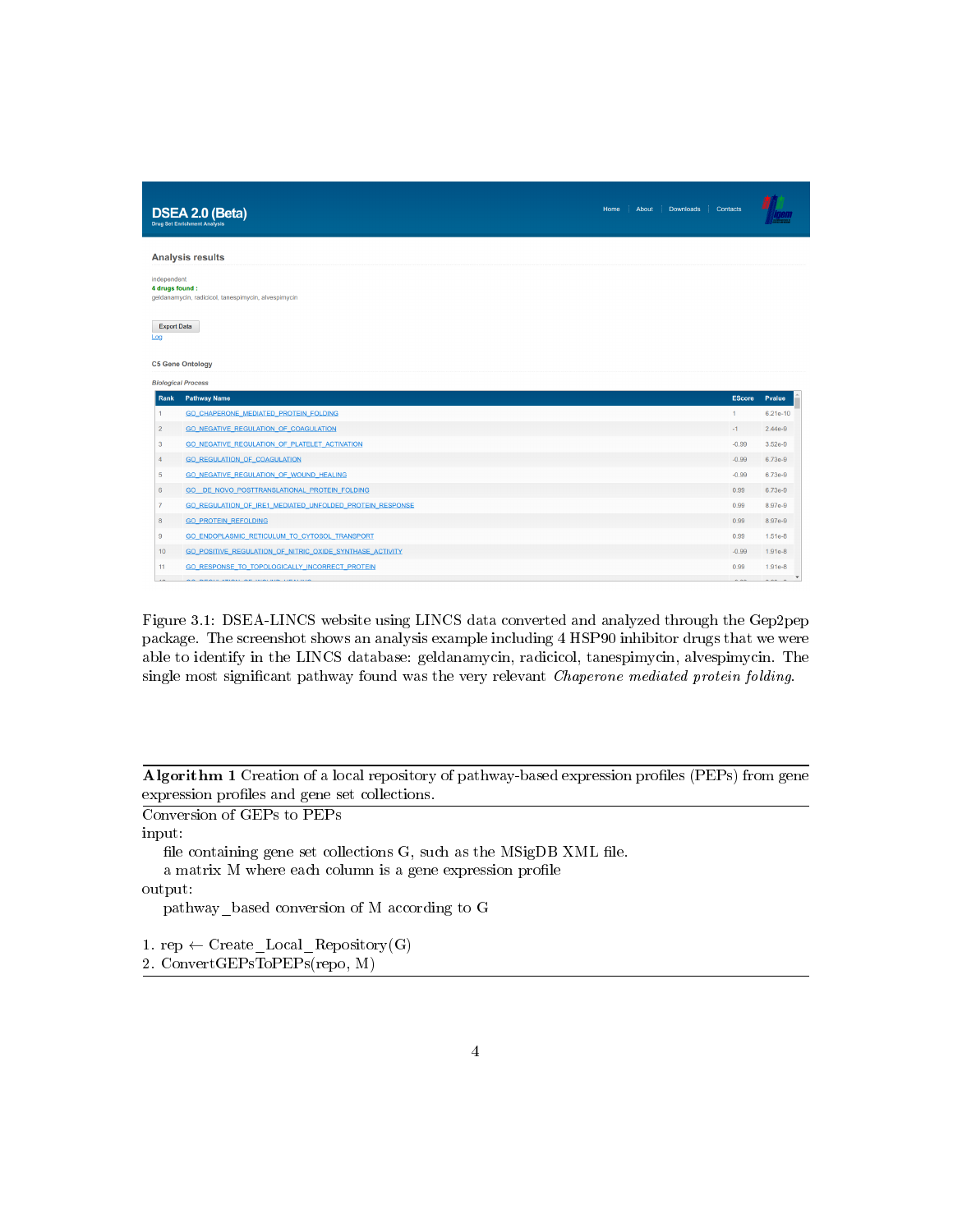

Figure 3.2: Validation of the LINCS profiles after pathway-based conversion. For each pathway collection, all pathway-based profile pairs were compared using the Manhattan distance after ranking by Enrichment Scores. Each subplot shows the validation for a single pathway collection, reporting MSigDB names. All ATC-annotated drug pairs were sorted by similarity and reported on the  $x$ axis in log scale (ATC codes were found for 723 LINCS drugs by matching the names, for a total of 261,003 pairs). Positive Predictive Values (PPV) against ATC codes are reported on the y axis after normalization against expected random values. Vertical lines highlight the values of  $x = 10$ ,  $x = 100$ , and  $x = 1,000$ . The horizontal line highlights the expected normalized PPV obtained by chance  $(y = 1)$ . For all the pathway collections, the PPV tends to by significantly higher than random when drug pairs are similar (left part of the subplots) and tends to randomness when the drugs are not similar (right part of the subplots).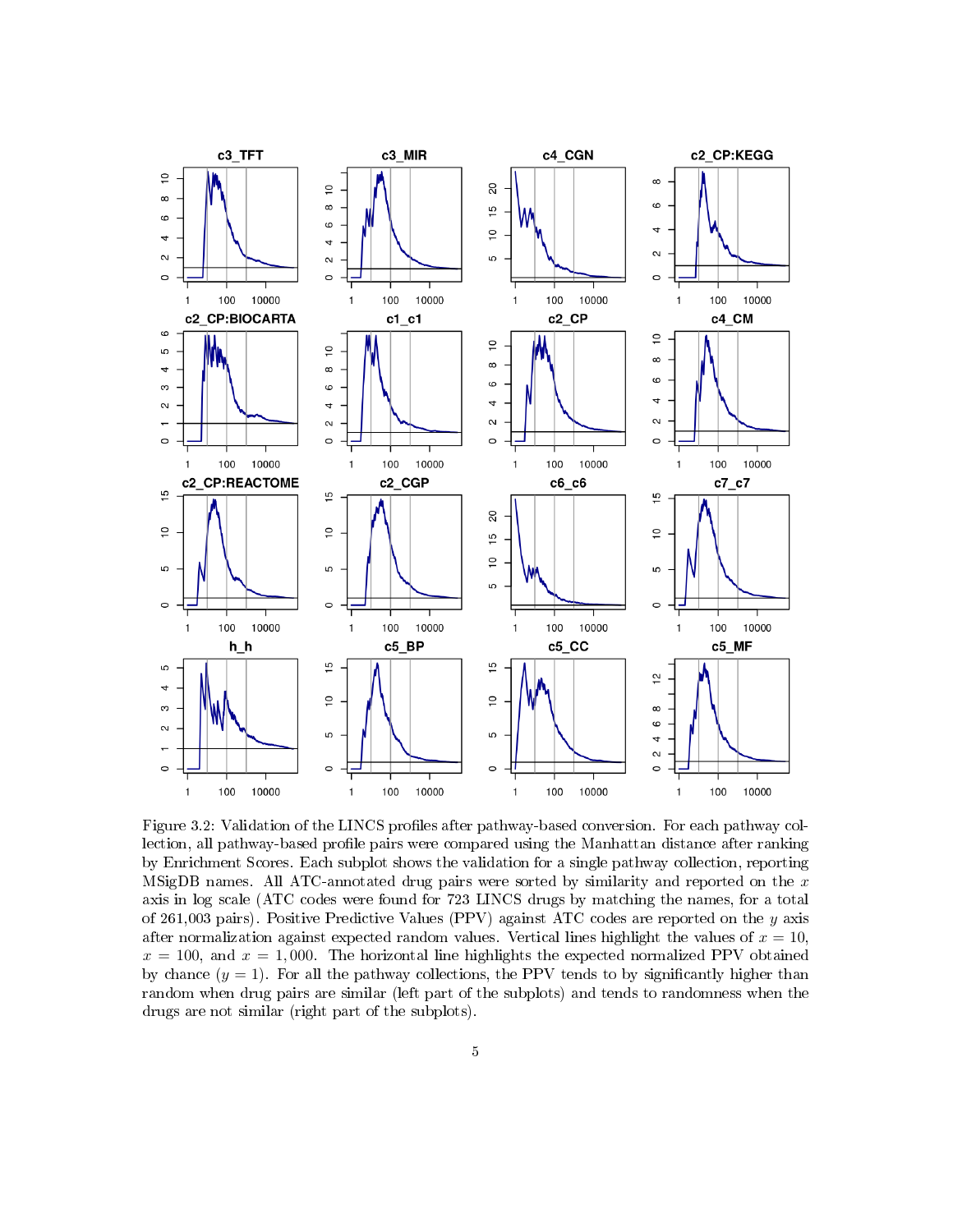Algorithm 2 Execution of PathSEA and CondSEA analyses with an existing repository

CondSEA and PathSEA analyses input: path P to an existing repository R of PEPs a set C of conditions for the CondSEA,  $C \in R$ a set G of gene sets for the PathSEA,  $G \in R$ output: CondSEA results PathSEA results 1. rep  $\leftarrow$  Open\_Existing\_Repository(P)

```
2. CondSEAout \leftarrow CondSEA(rep, C)
```

```
3. PathSEAout \leftarrow PathSEA(rep, G)
```
### 4.2 Working example

Finally we illustrate a working example of CondSEA and PathSEA analyses on real transcriptomic data. In particular, we will use Connectivity Map 2.0 data and the  $MSigDB v6.1$ . This would first need the application of Algorithm 1 on such data, which however we performed in advance and made available, as previously described (see Subsection 3.1). The following code downloads, decompress and loads precomputed PEPs for the Connectivity Map together with gene set collection data from the MSigDB v6.1, all in Gep2pep format:

```
> library(gep2pep) ## load Gep2pep
> download.file( ## download a Gep2pep repository
+ "http://dsea.tigem.it/data/Cmap_MSigDB_v6.1_PEPs.tar.gz",
+ "Cmap_MSigDB_v6.1_PEPs.tar.gz"
+ )
> untar("Cmap_MSigDB_v6.1_PEPs.tar.gz") ## decompress downloaded repository
> rep <- openRepository("Cmap_MSigDB_v6.1_PEPs") ## open local repository
```
Now the variable rep contains a handle to the newly downloaded repository of gene sets and PEPs. In the rest of the Section we will perform CondSEA and PathSEA analysis using such repository.

### 4.3 CondSEA

The code below runs a CondSEA analysis on a set of HSP90 inhibitors using the Gene Ontology pathway collections. This drugs are known to affect the cellular response to stress by acting as chaperons assisting protein refolding.

```
> csea <- CondSEA( ## perform CondSEA
+ rep,
+ c("geldanamycin", "monorden",
+ "tanespimycin", "alvespimycin"),
+ collections=c("C5_BP", "C5_MF", "C5_CC")
+ )
```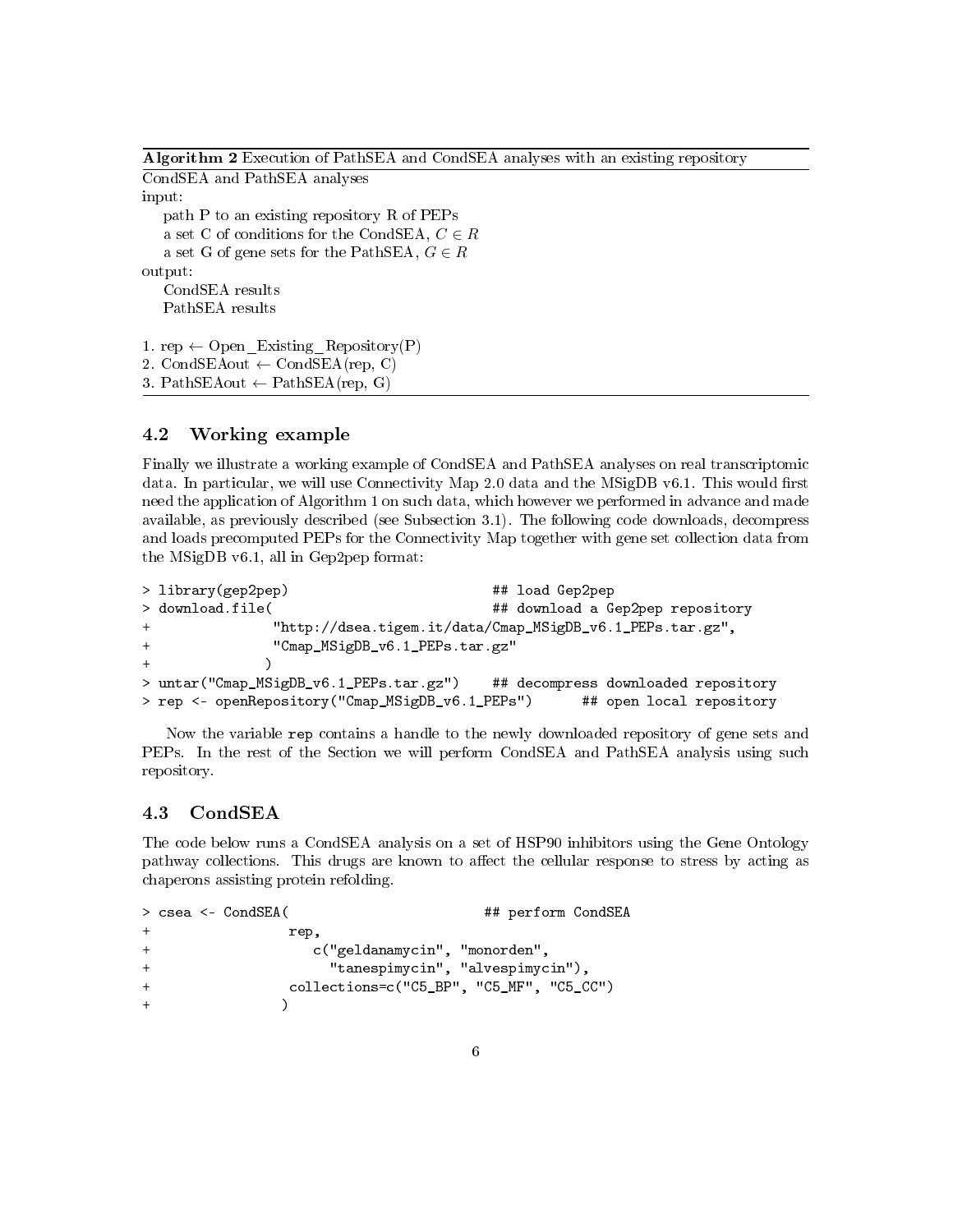> nrow(csea\$CondSEA\$C5\_BP) ## count rows of results matrix

[1] 4436

The last displayed number is the size of the used version of the Biological Process category collection of the Gene Ontology. The following code shows some of the results obtained, including translation of pathway IDs to extended names:

```
> csea$CondSEA$C5_BP[1:3,] \qquad ## show top 3 pathways
      ES PV
M15275 0.9670498 2.929441e-06
M13557 0.9616858 5.194060e-06
M15562 0.9616858 5.194060e-06
> setId2setName( \qquad ## convert pathway IDs to names
+ loadCollection(rep, "C5_BP"),
+ rownames(csea$CondSEA$C5_BP)[c(3,14)]
+ )
```
[1] "GO\_PROTEIN\_REFOLDING" "GO\_PROTEIN\_FOLDING"

Out of 4,436 gene sets, the pathways "protein folding" and "protein refolding" where ranked in 3rd and 14th positions respectively.

### PathSEA

The code below runs a PathSEA on a set of pathways that the GPT gene is involved in. The set is defined by using the gene2pathways function. Along the lines of our publication about Gene2drug [2], which used older data, we use only the REACTOME gene sets collection.

```
> pwset <- gene2pathways(rep, "GPT") ## define the set of pathways
> psea <- PathSEA( ## perform PathSEA
+ rep,
+ pwset,
+ collections=c("C2_CP:REACTOME")
+ )
```
The following code shows the top 5 results obtained:

> csea\$PathSEA\$"C2\_CP:REACTOME"[1:5,] ES PV fulvestrant 0.9791667 0.001058196 citalopram -0.9761905 0.001349200 clonidine -0.9702381 0.002037028 tomatidine 0.9702381 0.002037028 nifuroxazide 0.9672619 0.002433852

We previously demonstrated that both fulvestrant and tomatidine are able to upregulate the expression of the GPT gene [2].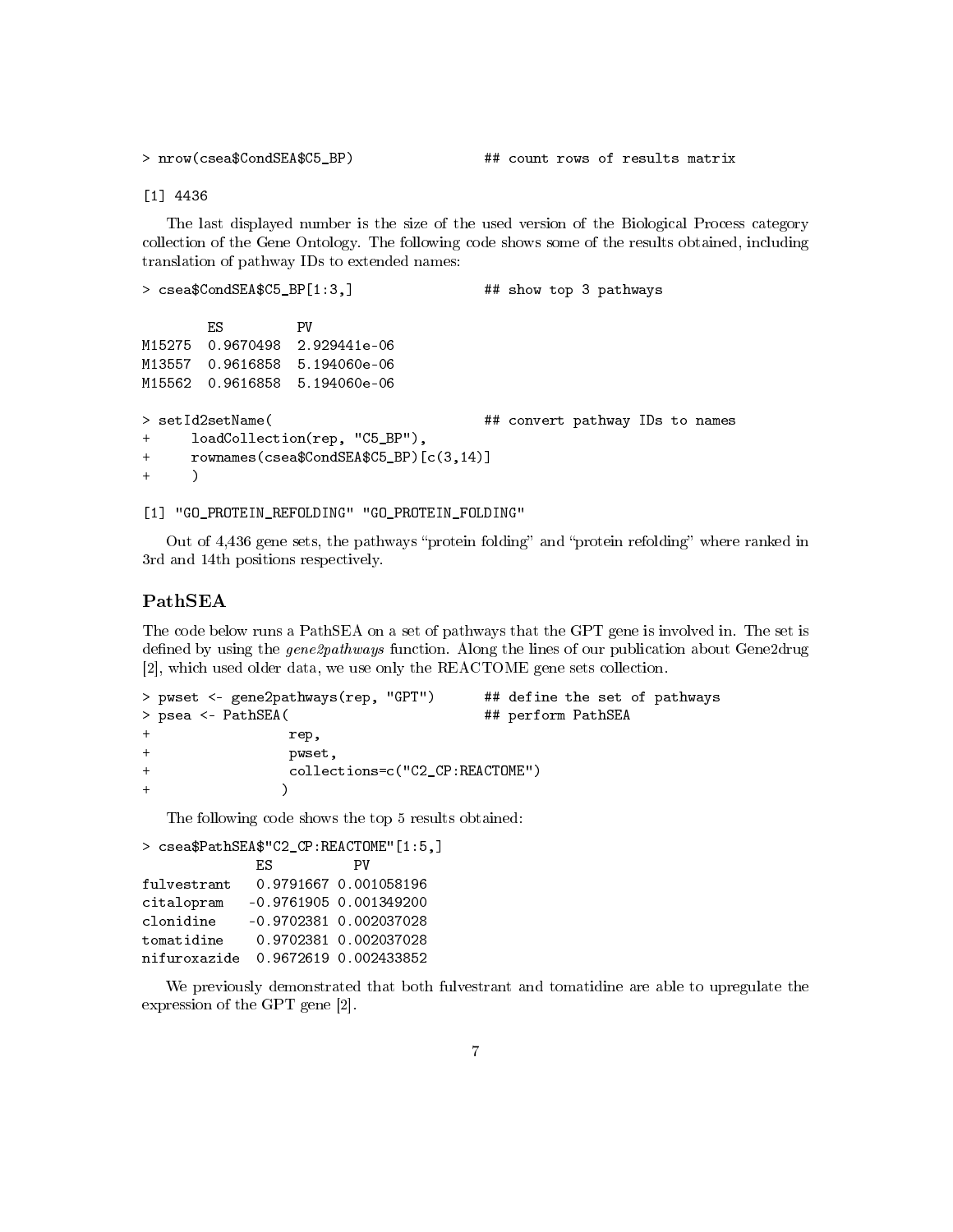## References

- [1] Francesco Napolitano, Francesco Sirci, Diego Carrella, and Diego di Bernardo. Drug-Set Enrichment Analysis: A Novel Tool to Investigate Drug Mode of Action. *Bioinformatics*,  $32(2):235-$ 241, 2016.
- [2] Francesco Napolitano, Diego Carrella, Barbara Mandriani, Sandra Pisonero-Vaquero, Francesco Sirci, Diego L Medina, Nicola Brunetti-Pierri, and Diego di Bernardo. gene2drug: a computational tool for pathway-based rational drug repositioning. *Bioinformatics*,  $34(9)$ :1498–1505, dec 2018.
- [3] Arthur Liberzon, Aravind Subramanian, Reid Pinchback, Helga Thorvaldsdóttir, Pablo Tamayo, and Jill P. Mesirov. Molecular signatures database (MSigDB) 3.0. Bioinformatics, 27(12):1739 1740, jun 2011.
- [4] Justin Lamb, Emily D. Crawford, David Peck, Joshua W. Modell, Irene C. Blat, Matthew J. Wrobel, Jim Lerner, Jean-Philippe Brunet, Aravind Subramanian, Kenneth N. Ross, Michael Reich, Haley Hieronymus, Guo Wei, Scott A. Armstrong, Stephen J. Haggarty, Paul A. Clemons, Ru Wei, Steven A. Carr, Eric S. Lander, and Todd R. Golub. The Connectivity Map: Using Gene-Expression Signatures to Connect Small Molecules, Genes, and Disease. Science,  $313(5795):1929-1935$ , sep 2006.
- [5] Francesco Napolitano. repo: an R package for data-centered management of bioinformatic pipelines. BMC Bioinformatics, 18(1):112, dec 2017.
- [6] Aravind Subramanian, Rajiv Narayan, Steven M Corsello, David D Peck, Ted E Natoli, Xiaodong Lu, Joshua Gould, John F Davis, Andrew A Tubelli, Jacob K Asiedu, David L Lahr, Jodi E Hirschman, Zihan Liu, Melanie Donahue, Bina Julian, Mariya Khan, David Wadden, Ian C Smith, Daniel Lam, Arthur Liberzon, Courtney Toder, Mukta Bagul, Marek Orzechowski, Oana M Enache, Federica Piccioni, Sarah A Johnson, Nicholas J Lyons, Alice H Berger, Alykhan F Shamji, Angela N Brooks, Anita Vrcic, Corey Flynn, Jacqueline Rosains, David Y Takeda, Roger Hu, Desiree Davison, Justin Lamb, Kristin Ardlie, Larson Hogstrom, Peyton Greenside, Nathanael S Gray, Paul A Clemons, Serena Silver, Xiaoyun Wu, Wen-Ning Zhao, Willis Read-Button, Xiaohua Wu, Stephen J Haggarty, Lucienne V Ronco, Jesse S Boehm, Stuart L Schreiber, John G Doench, Joshua A Bittker, David E Root, Bang Wong, and Todd R Golub. A Next Generation Connectivity Map: L1000 Platform and the First 1,000,000 Profiles. Cell, 171(6):1437-1452.e17, nov 2017.
- [7] Aravind Subramanian, Pablo Tamayo, Vamsi K. Mootha, Sayan Mukherjee, Benjamin L. Ebert, Michael A. Gillette, Amanda Paulovich, Scott L. Pomeroy, Todd R. Golub, Eric S. Lander, and Jill P. Mesirov. Gene set enrichment analysis: A knowledge-based approach for interpreting genome-wide expression profiles. Proceedings of the National Academy of Sciences,  $102(43)$ :15545-15550, oct 2005.
- [8] Murat Iskar, Monica Campillos, Michael Kuhn, Lars Juhl Jensen, Vera van Noort, and Peer Bork. Drug-Induced Regulation of Target Expression. PLoS Computational Biology, 6(9):e1000925, sep 2010.